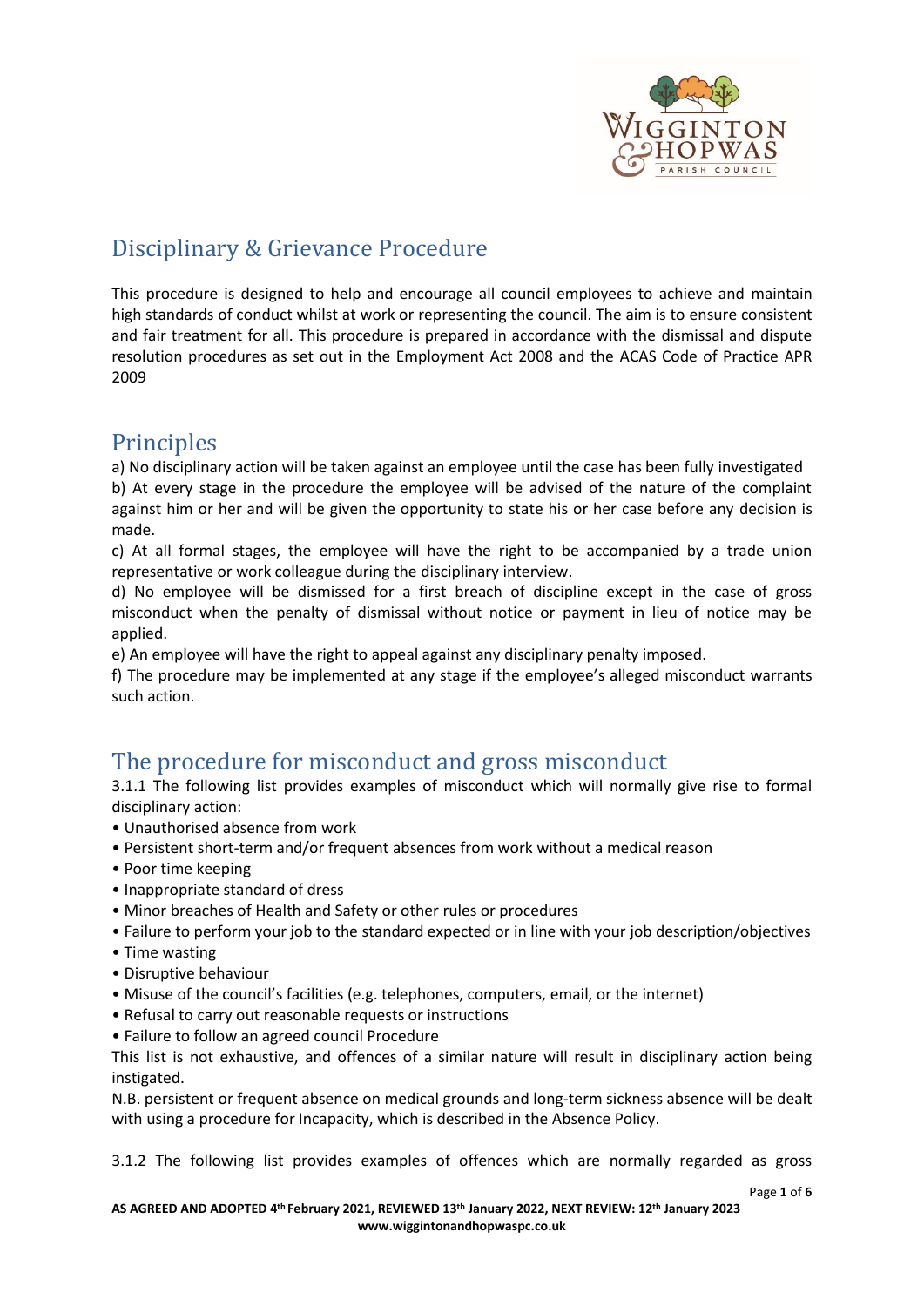

misconduct:

- Theft, fraud, deliberate falsification of records, or other acts of dishonesty
- Fighting, assault on another person
- Deliberate damage to property of the council, its workers, or members
- Gross incompetence in the conduct of work
- Gross negligence which results in the council or employees being put at risk.
- Being under the influence of illegal drugs or excessive alcohol
- Acts of incitement towards or actual acts of discrimination, harassment, or victimisation including on the grounds of sex, race, colour, ethnic origin, disability, sexual orientation, age, religion, or belief
- Serious acts of insubordination
- Serious breach of duty to keep information of the council, its service providers and its clients confidential
- Unauthorised entry to computer records
- Serious breach of council policy
- Any action, whether committed on or off the premises, that is likely to or does bring the council into disrepute
- Serious negligence which causes or might causes significant loss, damage, or injury
- Accepting bribes or incentive payments from suppliers
- Unauthorised use of Council funds or credit
- Working with an external agency to provide information which would be detrimental to and cause commercial risk to the council.

This list is not exhaustive and other offences of a similar gravity will result in disciplinary action being instigated at Gross Misconduct level which carries a potential penalty of dismissal. Gross Misconduct is generally any conduct which places extreme pressure on the mutual trust which exists in an employment relationship.

## 3.2 Informal Action

Minor misconduct will be dealt with informally usually in a confidential one-to-one meeting between the Clerk and Chairman. However, where the matter is more serious or informal action has not brought about the necessary improvement the following procedure will be used:

## 3.3 Formal Action

3.3.1 The level of warning you may receive for misconduct/gross misconduct will depend on how serious the council considers the alleged actions to be and your previous conduct in all the circumstances. In the event of alleged gross misconduct, the formal process may commence at Stage 4 –see 3.4 below.

#### 3.3.2 Disciplinary Letters

If there is a concern about an employee's conduct or behaviour, then a letter will be given to the employee advising him/her of the allegation(s) and reasons why this is unacceptable. The letter should invite the employee to attend a meeting at which the alleged misconduct will be discussed and will inform the employee of their right to be accompanied to the meeting. The letter will specify at which stage the disciplinary procedure is being invoked (see 4 stages below) and if invoked at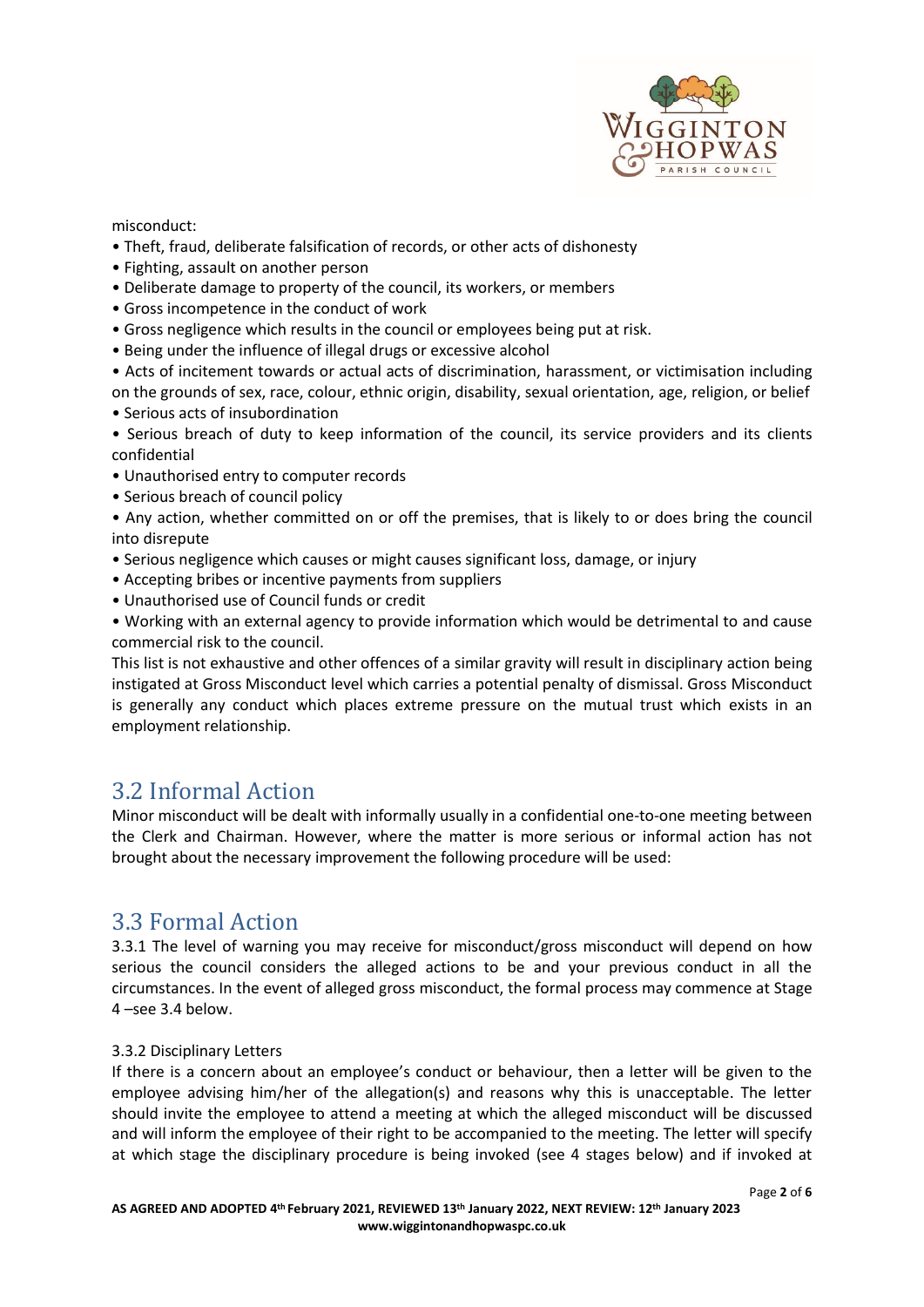

Page **3** of **6**

Stage 4 for Gross Misconduct the letter will warn that a potential outcome could be dismissal. The time, date and venue of the meeting will also be advised. Any documents to be produced at the meeting will also be provided.

#### 3.3.3 Disciplinary Meetings

The time and location of a disciplinary meeting should be agreed with the employee and it should be held in a private location with no interruptions. This will normally be without undue delay but allowing the employee to prepare their case e.g. within 5 days of the letter being sent, where practically possible. At the meeting, the Chair will state the complaint against the employee and go through the evidence which has been gathered. The employee will also be allowed to ask questions, present evidence, and call witnesses if advance notice has been given that they will do so.

If the employee is unable to attend the meeting due to unforeseeable reasons out of their control (e.g. illness) then the council will reasonably rearrange the meeting. However, if the employee fails to attend the meeting without good reason the meeting can be held in the employee's absence.

# 3.4 Outcomes and Penalties

#### Stage 1 - Oral Warning

In the instance of a first complaint that conduct does not meet acceptable standards, the employee will normally be given a formal ORAL WARNING. He or she will be advised of:

- the reason for the warning,
- that it is the first stage of the disciplinary procedure
- the improvement that is required and the timescales for achieving this improvement together with a review date and any support available (where applicable)
- his or her right of appeal.

A brief note of the oral warning will be kept but it will be spent after 6 months, subject to satisfactory conduct.

#### Stage 2 - Written Warning

If the offence is a serious one, or if further to previous formal disciplinary action, a WRITTEN WARNING will be given to the employee by the Line Manager / Chairman. This will give details of the complaint, the improvement required and the timescale. It will warn that action under Stage 3 will be considered if there is no satisfactory improvement and will advise of the right of appeal. A copy of this written warning will be kept on file, but it will be disregarded for disciplinary purposes after 12 months subject to satisfactory conduct.

#### Stage 3 – Final Written Warning

If there is still a failure to improve and conduct or performance is still unsatisfactory, or the misconduct is sufficiently serious, a FINAL WRITTEN WARNING will normally be given to the employee. This will give details of the complaint, will warn that dismissal will result if there is no satisfactory improvement and will advise of the right of appeal. A copy of this final written warning will be kept by the Line Manager (or in the case of the Clerk being disciplined by the Chair) but it will be spent after 12 months (in exceptional cases the period may be longer) subject to satisfactory conduct.

#### Stage 4 – Dismissal or other sanctions

If conduct is still unsatisfactory and the employee still fails to reach the prescribed standards, or

**AS AGREED AND ADOPTED 4 th February 2021, REVIEWED 13th January 2022, NEXT REVIEW: 12th January 2023 www.wiggintonandhopwaspc.co.uk**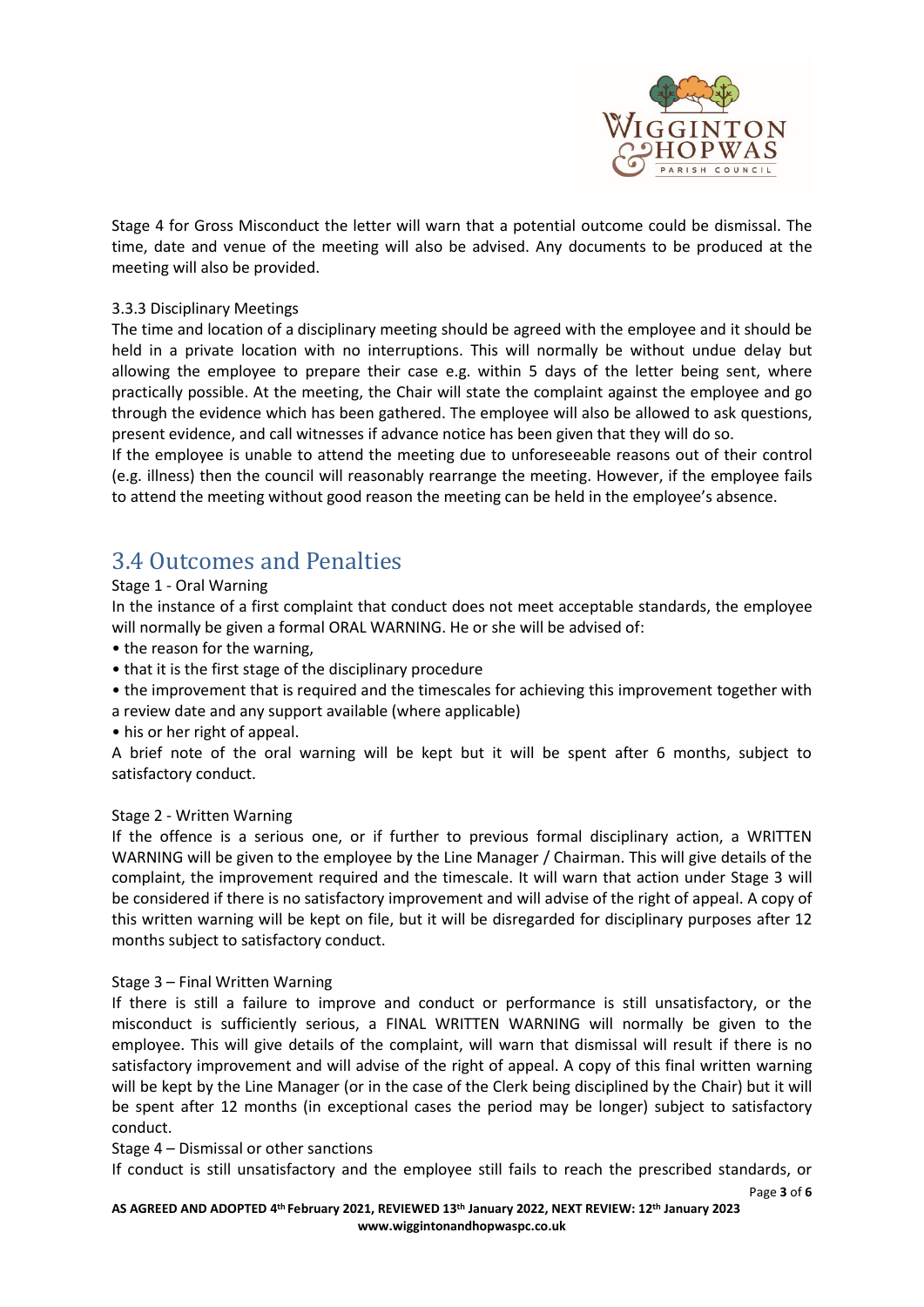

where the Council reasonably believes Gross Misconduct has occurred, DISMISSAL may result. Only the appropriately convened hearing panel can take the decision to dismiss an employee. The employee will be given a written statement of allegations against him/her, invited to a meeting and then be notified in writing of the reasons for the decision taken at the hearing. Penalties at this stage may include dismissal with notice or summary dismissal (i.e. without any notice), Final Written Warning with/without demotion, loss of pay or loss of seniority. If dismissal is the outcome, the employee will be advised of the date on which employment will terminate. In all cases the employee has a right of appeal. Very exceptionally, if an offence of Gross Misconduct is extremely serious an employee can be dismissed immediately without a meeting. In this situation a letter setting out reasons for dismissal would be sent to the employee offering the opportunity for an appeal hearing.

## 3.5 Suspension

If you are accused of an act of gross misconduct, you may be suspended from work on full pay while the council investigates the alleged offence. Only the appropriately convened committee has the power to suspend. This enables a swift and thorough investigation to occur. Whilst suspended pending disciplinary investigation regular contact with a nominated person at the council will be maintained although access to premises, equipment or systems may be denied. The Investigator who compiles evidence for the disciplinary hearing must play no part in the subsequent decisionmaking to ensure impartiality. Councils need to consider the implications of such arrangements on its hearing and appeal panel plans early in the disciplinary process.

# 3.6 Appeals

The Appeals stage of the disciplinary process is part of the Code of Practice to which an employee has a right. It can be exercised after any of the stages of disciplinary action for Misconduct/Poor Performance or Gross Misconduct. An employee who wishes to appeal against a disciplinary decision should inform the Chair within five working days, in writing and give reasons for the appeal. An Appeal may be raised if:

- The employee thinks the finding or penalty is unfair.
- New evidence has come to light.
- The employee thinks that the procedure was not applied properly.

. Where possible the Appeal will be heard by a separate panel of elected members who have not been involved in the original disciplinary hearing, who will view the evidence with impartiality. The employee will have the right to be accompanied by a colleague or accredited Trade Union official or lay member at the appeal hearing. The outcome of the appeal and reasons for it will be advised to the employee as soon as possible after the meeting and be confirmed in writing. At the Appeal hearing any disciplinary penalty imposed will be reviewed but it cannot be increased. The decision taken at the Appeal hearing will be final.

# 3.7 The right to be accompanied

At each formal stage of disciplinary interview an employee has the right to be accompanied and can make a reasonable request for such a person to accompany them. An employee can ask any other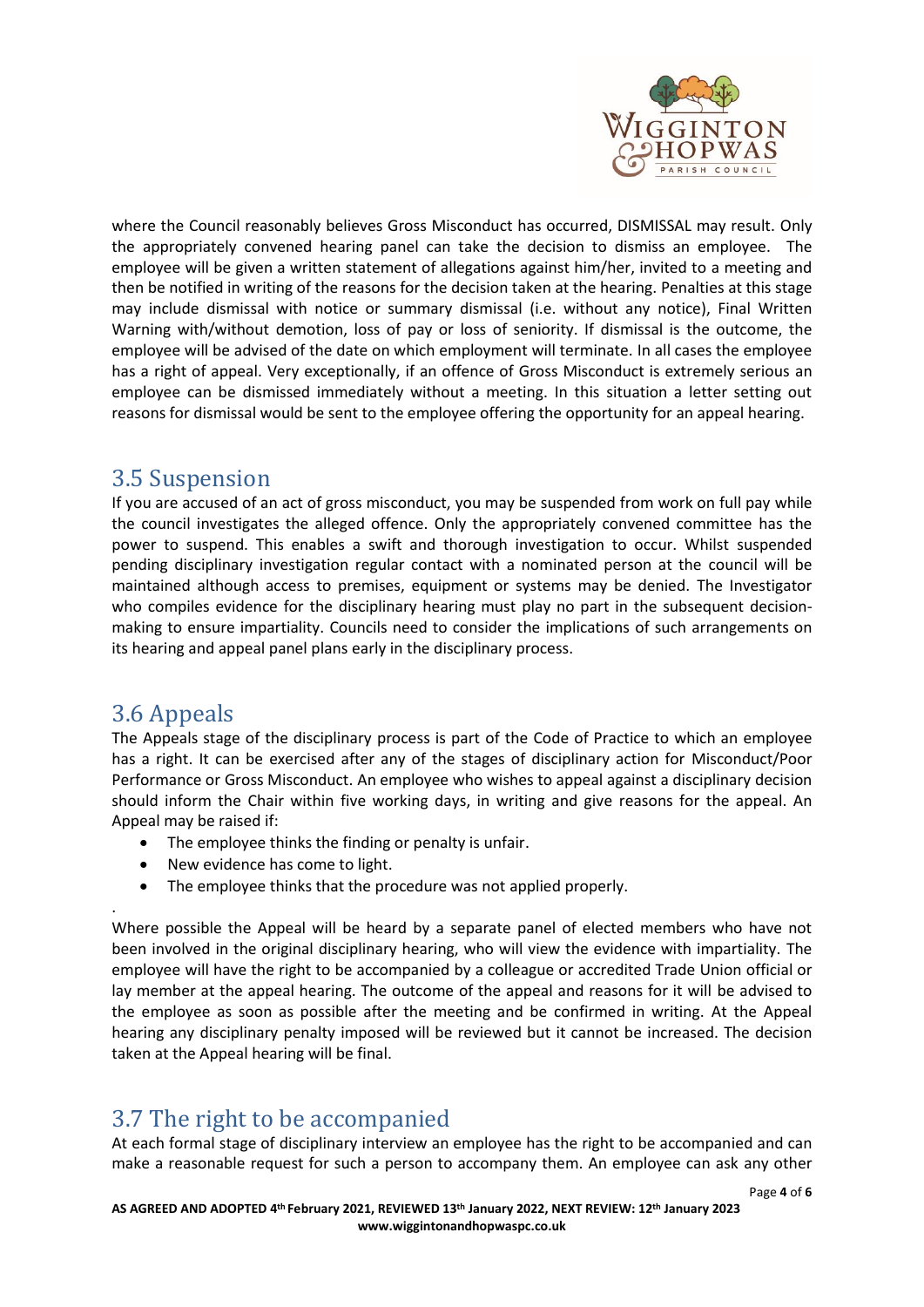

employee or a trade union representative or an appropriately accredited official employed by a trade union to accompany them, to give support and help them prepare for the disciplinary interview. This right is enshrined in the 1999 Employment Relations Act. As this is an internal process there is no provision to have any external person accompany or represent an employee e.g. partner, parent, solicitor etc. The companion can address the hearing, put and sum up the employee's case, respond on behalf of the worker to any views expressed at the meeting, confer with the employee. The companion cannot however answer questions on the employee's behalf or address the hearing if the employee does not wish him/her to or prevent the employee explaining their case.

### 3.8 Hearing Panels

The SLCC advise that councils establish hearing panels to hear disciplinary and grievance hearings on an annual basis so that if a dispute does arise in the workplace the elected members involved are already trained and briefed on their duties as a hearing or appeal panel member. In situations where individual members are implicated in the dispute or have undertaken an investigatory role then they will need to be substituted as panel members.

## 3.9 Note taking

It is highly recommended that a note-taker be provided to every meeting/hearing which arises as a result of a disciplinary process as Employment Tribunals are particularly keen to view contemporaneous notes of events which have led to an employment dispute. Councils will need to give this requirement careful consideration in order to respect employee confidentiality.

# 3.10 Grievances raised during disciplinaries

In some circumstances when a disciplinary process has commenced an employee chooses to exercise his/her right to raise an internal grievance about the employment relationship with the council or individual Members. The SLCC recommends, in line with ACAS advice, that disciplinary matters are placed on hold until grievances have been aired and actions towards a resolution have been progressed. In exceptional circumstances it is pragmatic to deal with the two disputes concurrently but SLCC would advise caution and specialist advice should be sought if this arises.

## 3.11 Criminal Charges or Convictions

If an employee is charged with or convicted of a criminal offence this does not automatically give rise to a disciplinary situation. Consideration needs to be given to how a charge or conviction may affect an employee's ability to undertake his or her job duties and their relationships with the employer, colleagues, subordinates, or customers.

## 4. Getting it wrong

Failure to follow the ACAS Code of Practice (available at www.acas.org.uk) can lead to an Employment Tribunal awarding an uplift of an award against the council of up to 25%. Tribunals